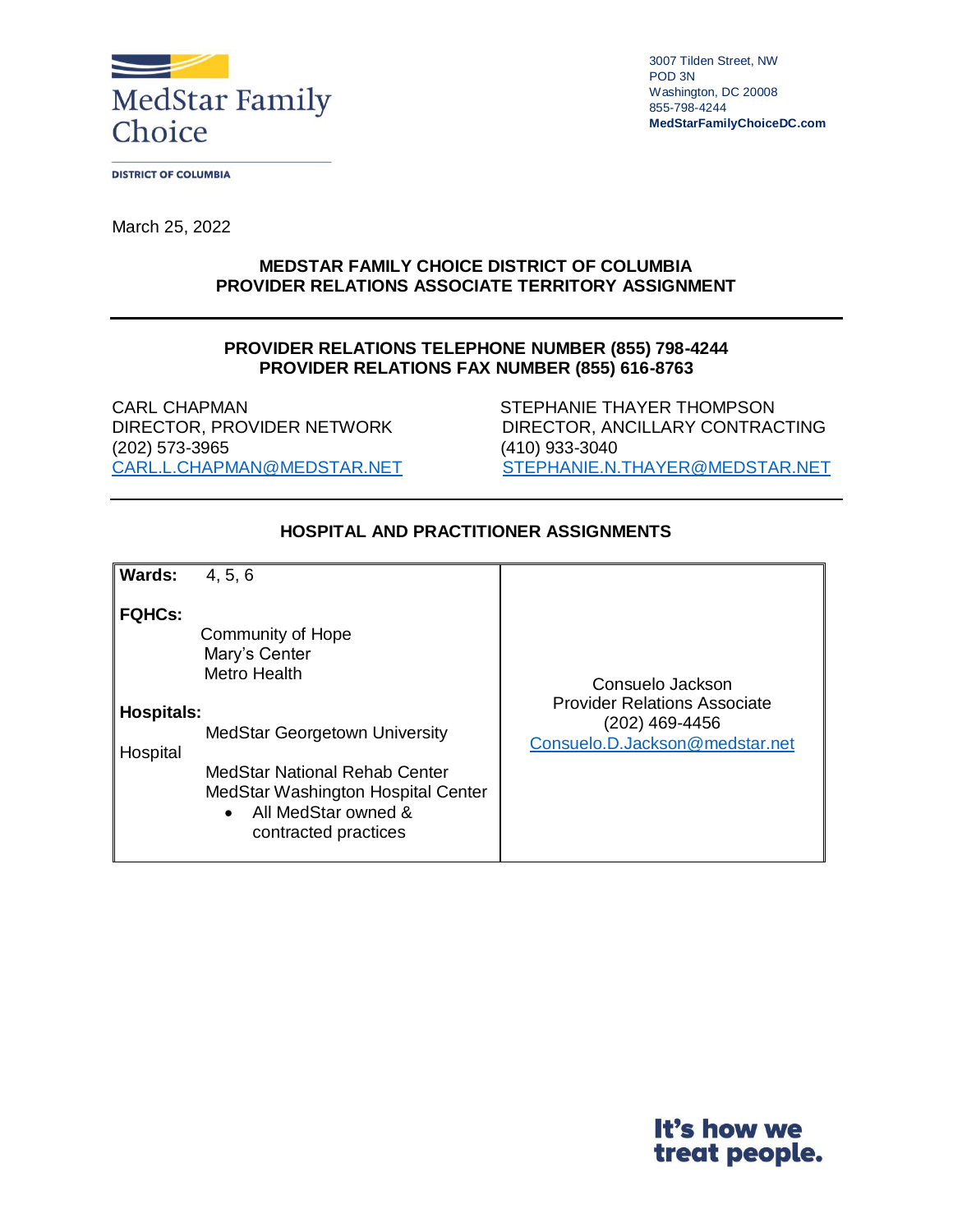

**DISTRICT OF COLUMBIA** 

| Wards:                        | 7.8                                                                                                                                                                                                                                                                                                                         |                                                                                                                 |
|-------------------------------|-----------------------------------------------------------------------------------------------------------------------------------------------------------------------------------------------------------------------------------------------------------------------------------------------------------------------------|-----------------------------------------------------------------------------------------------------------------|
| <b>FQHCs:</b>                 | <b>Elaine Ellis Center of Health</b><br><b>Family Medical Counseling Service</b><br>La Clinica del Pueblo<br>Unity Health Care, Inc.                                                                                                                                                                                        |                                                                                                                 |
| <b>Hospitals:</b><br>Hospital | <b>Children's National Medical Center</b><br><b>Children's National Medical</b><br>Associates<br><b>Children's Peds &amp; Associates</b><br>George Washington University<br><b>GW Medical Faculty Associates</b><br><b>Early Intervention Providers (including all</b><br><b>Applied Behavioral Analysis Practitioners)</b> | <b>Kimberly Tenor</b><br><b>Provider Relations Associates</b><br>(202) 469-4830<br>Kimberly.D.Tenor@medstar.net |
| <b>Wards:</b>                 | 1, 2, 3                                                                                                                                                                                                                                                                                                                     |                                                                                                                 |
| <b>FQHCs:</b>                 | Bread for the City<br>SOME, Inc.<br><b>Whitman Walker Health</b>                                                                                                                                                                                                                                                            | <b>Reginald Williams</b>                                                                                        |
| <b>Hospitals:</b>             | <b>Howard University Hospital</b><br><b>HU Faculty Practice Plan</b><br><b>Sibley Memorial Hospital</b><br>Johns Hopkins Community<br>Physicians<br><b>United Medical Center</b>                                                                                                                                            | <b>Provider Relations Associates</b><br>(202) 469-4463<br>Reginald.D.Williams@medstar.net                       |